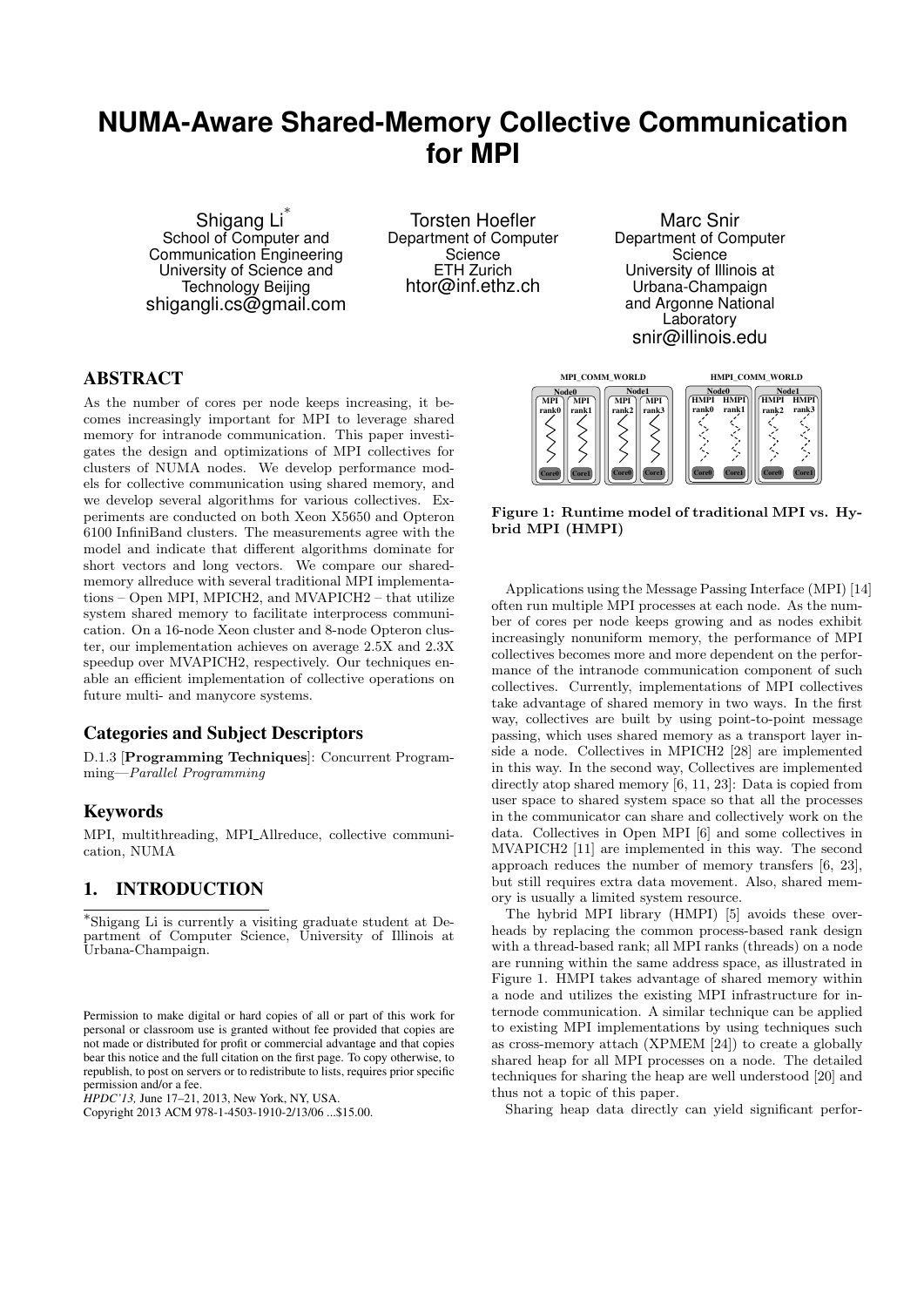

Figure 2: Latency of HMPI\_Allreduce vs. traditional MPI\_Allreduce on 16 Xeon X5650 nodes

mance gains for the following reasons: (1) communication between MPI ranks within a node requires only one copy, the minimum possible, and (2) synchronization can be accelerated by using shared flags. Applications that run in the process-based model will work with few modifications in the thread-based model: Static variables need to become threadprivate. Automatic privatization of global variables [15, 17] can minimize the developer effort. Shared-heap techniques such as XPMEM change the memory allocator to allocate from shared memory, and no further changes are needed.

We demonstrate in this paper the performance advantage of HMPI's thread-based approach, in the context of MPI collectives, in particular, MPI Allreduce. Figure 2 shows the motivation for our work, namely, that HMPI\_Allreduce is significantly faster than traditional MPI Allreduce. The remainder of this paper discusses a set of algorithmic motifs, such as mixing different tree structures and multidimensional dissemination algorithms; and a set of optimization, such as utilizing shared caches and locality. These enable us to achieve highest performance for collective operations on NUMA machines.

We study three thread-based algorithms for MPI allreduce in detail: reduce-broadcast, dissemination, and tiled-reducebroadcast. We establish detailed performance models for all algorithms to enable model-based algorithm selection. Experiments are conducted on a 12-core Xeon X5650 cluster and a 32-core Opteron 6100 cluster. On 16 nodes of the Xeon cluster and 8 nodes of the Opteron cluster, HMPI\_Allreduce gets on average 2.5X and 2.3X speedup over MVAPICH2 1.6, and gets on average 6.3X and 4.7X speedup over MPICH2 1.4.

The key contributions of this paper are as follows:

- 1. We design NUMA-aware algorithms for thread-based HMPI\_Allreduce on clusters of NUMA nodes.
- 2. We show a set of motifs and techniques to optimize collective operations on multicore architectures.
- 3. We establish performance models based on memory access latency and bandwidth to select the best algorithm for different vector sizes.
- 4. We perform a detailed benchmarking study to assess the benefits of using our algorithms over state-of-theart approaches.

In the next section, we discuss the models to estimate the cost of intranode data movement, and introduce the implementations and performance models of our NUMA-aware allreduce algorithms, including reduce-broadcast, dissemination, and parallel-reduce followed by a broadcast. Experimental results and analyses are presented in Section 3. Section 3.4 discusses parameter estimation for our model and algorithm selection. A comparison with OpenMP reduction is presented in Section 3.5. Section 3.6 and Section 3.7 present the performance of our thread-based MPI collectives using microbenchmarks and applications on CMP clusters. Section 4 discusses related work, and Section 5 summarizes and concludes.

# 2. ALLREDUCE ALGORITHMS IN SHARED MEMORY

Several factors, such as thread affinity, memory contention, and cache coherency, must be considered when designing multithreading algorithms. We assume that threads are bound to cores and use the following techniques to address these factors:

- 1. All the algorithms discussed in the following subsections are NUMA-aware to reduce intersocket memory traffic.
- 2. To reduce capacity cache misses for large-vector reductions, we use strip mining for large vectors in all algorithms. With this technique, large vectors are divided into chunks so that each chunk can fit into the last-level cache.
- 3. A high-performance, tree-based barrier is used to synchronize all threads in a communicator. Flag variables used in the synchronization operations are padded to prevent false sharing.

#### 2.1 Performance Model

We use performance models to guide the selection of the best collective algorithms. Since internode communication is not affected by our design, we focus on a performance model for intranode communication. The key operation is a read or write of contiguous data. We assume that the time overhead of consecutive memory access by a thread is approximated as  $a+bm$ , where m is the vector length (number of cache lines),  $a + b$  is the latency for the first cache line access and  $1/b$ denotes the bandwidth (relative to cache lines). The average latency for each cache line is less than the latency for the first cache line, because consecutive memory accesses benefit from hardware or software prefetching [9, 1]. The values of a and b depend on whether the data is on the local or the remote socket, the level of memory hierarchy, the cache line state (e.g., modified cache lines need to be written back before they are evicted), and whether one reads or writes the data (e.g., a write miss may cause a load triggered by write-allocate).

The layout of threads is critical when designing the algorithms. For instance, a random mapping of threads in a node may lead to more intersocket communication, which can be several times slower than intrasocket communication [13]. In order to minimize communication overhead, all the following algorithms are designed and implemented hierarchically according to the hierarchy detected by the HWLOC library [4],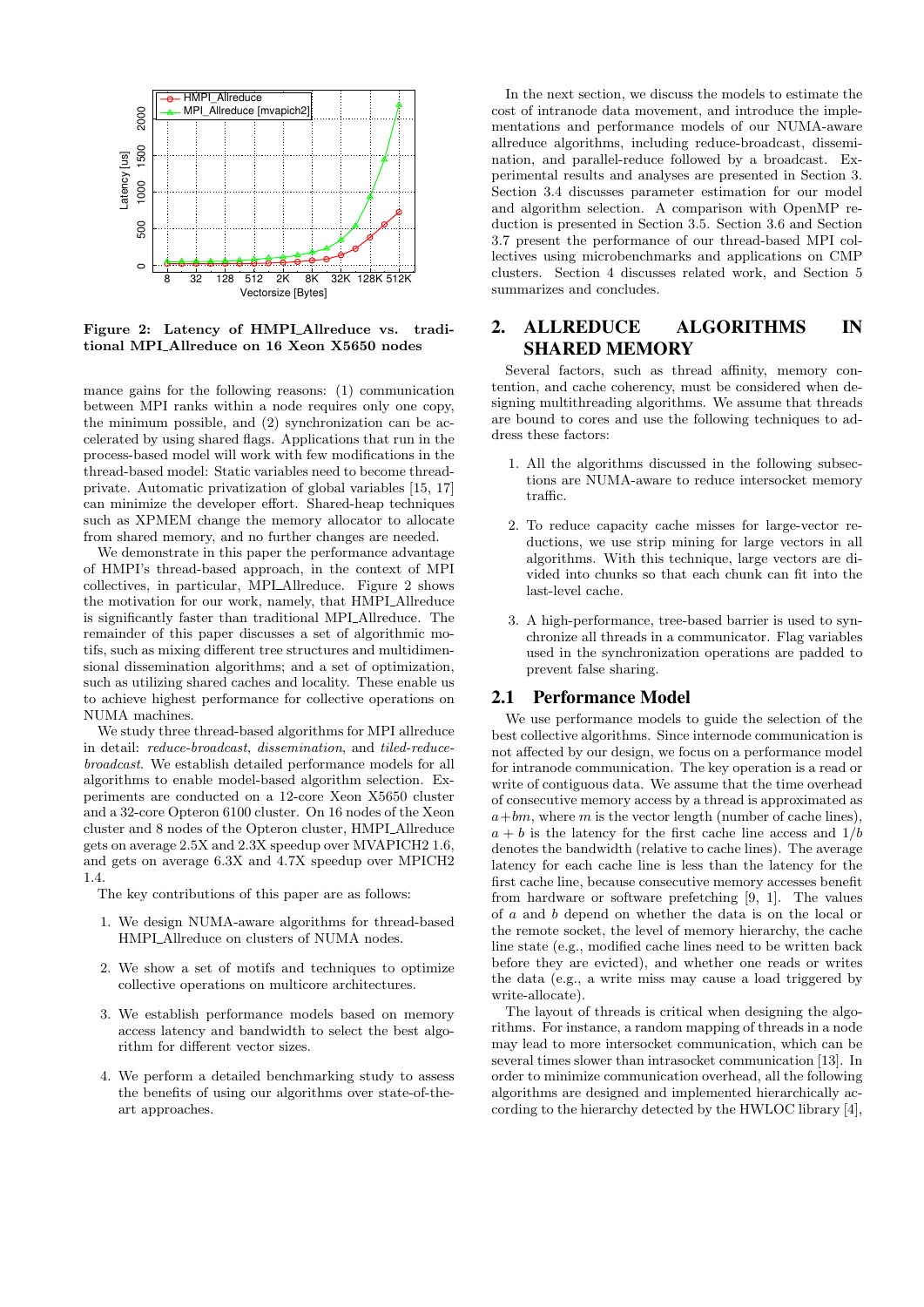

Figure 3: Binary reduction tree, for 1 node with 4 sockets; each socket includes 4 cores.

namely intramodule (for cores sharing L2 cache), intrasocket (for cores sharing L3 cache), intersocket, and internode. To simplify the problem, when introducing the algorithms implementation, we assume that each core has a private L2 cache and each socket contains a shared L3 cache, such as for the Xeon X5650 and Opteron 6100. The intrasocket memory access time is expressed as  $a_{\alpha} + b_{\alpha} m$ , and the intersocket memory access time is expressed as  $a_{\beta} + b_{\beta} m$ , where  $a_{\alpha} + b_{\alpha} < a_{\beta} + b_{\beta}$  and  $1/b_{\alpha} > 1/b_{\beta}$ . These formulas ignore congestion [13]. To model congestion, we use the formula  $a + Bdm$  to represent the delay for d simultaneous accesses where  $1/B$  is the total bandwidth of the shared link and  $(1/(Bd)\leq 1/b)$ . We use  $1/B_{\alpha}$  to represent intrasocked total bandwidth and  $1/B_{\beta}$  to represent intersocket total bandwidth.

We use  $s$  for the number of sockets and  $q$  for the number of threads running in each socket, for a total of  $p = qs$  threads per node.

## 2.2 Reduce-Broadcast

Our reduce-broadcast algorithm uses a tree reduction, followed by a tree broadcast. For the reduction phase, we use a regular n-ary tree. Each thread performs a reduction after it has synchronized with  $n-1$  children and finished its previous step. If it is the first child of its parent, then it acts as parent in the next round. Otherwise it synchronizes with the parent.

A binary reduction tree is illustrated in Figure 3; vertical lines connect computations within the same thread and arrows show communication across threads. The nary tree is mapped onto the node topology so that intersocket communication is used only at the top levels. If  $h$  is the height of the intrasocket reduction tree, then  $q \leq (n^{h+1}-1)/(n-1)$ , and  $h = \lceil \log_n((n-1)q + 1) \rceil - 1$ . To simplify this formula, we assume  $q$  is much larger than 1, so that  $h = \lceil \log_n((n-1)q+1) \rceil - 1 = \lceil \log_n(n-1) + \log_n q \rceil - 1 \approx$  $\left[1 + \log_n q\right] - 1 = \left[\log_n q\right]$ . Similarly, the height of intersocket n-ary tree can be expressed as  $\lceil \log_n s \rceil$ . Assuming no congestion, the time for the intrasocket  $n$ -ary reduction tree is  $(n-1)(a_{\alpha}+b_{\alpha}m)\lceil \log_n q \rceil$ . However, intrasocket reduction may cause congestion in the lower level of the tree, since simultaneous memory accesses share the last-level cache. However, the number of simultaneous accesses decreases as the tree goes to higher levels. To be more accurate, we use

$$
T_{intra-red} = (n-1) \sum_{i=0}^{\lceil \log_n q \rceil} \max(a_\alpha + b_\alpha m, a_\alpha + B_\alpha n^i m)
$$
 (1)

to model the time for the intrasocket  $n$ -ary reduction tree. For intersocket reduction, no memory accesses share the



Figure 4: Two-stage broadcast, for 1 node with 4 sockets; each socket includes 4 cores.

same link (in modern NUMA processors, sockets are linked with each other by point-to-point links, e.g., Intel QPI and AMD HT). The time for the intersocket  $n$ -ary reduction tree is

$$
T_{inter-red} = (n-1)(a_{\beta} + b_{\beta}m) \lceil \log_n s \rceil \tag{2}
$$

The total time for reduction is

$$
T_{red} = T_{intra-red} + T_{inter-red} \tag{3}
$$

This function is monotonically increasing in  $n$ , so that the best algorithm is always obtained for  $n = 2$ . This is validated by the experiments described in Section 3.2.

When broadcast is done by using shared memory with an  $n$ -ary tree, one thread writes the vector, and  $n$  threads read the vector simultaneously. Communication will go through the cache, and data is not written back to memory. Caches have a high bandwidth and hence can support a large fanout. Experiments described in Section 3.2 show that, for the systems under consideration, only two configurations need to be considered: (1) a one-stage broadcast, where all the threads read the vector simultaneously, and (2) a two-stage broadcast, where a "socket master" at each socket reads the vector in the first step, and then all threads within a socket, except the socket master, read the local copy simultaneously, as illustrated in Figure 4. The first approach always gets the best performance on a dual-socket Westmere CMP, and the second approach performs better for the 4-socket Magny-Cours CMP.

In a two-stage broadcast, the time for the intersocket broadcast (no shared intersocket link in this stage) is  $(a<sub>\beta</sub> + b<sub>\beta</sub>m)$ , and the time for the intrasocket broadcast is  $(a_{\alpha} + B_{\alpha}(q-1)m)$ , so that the total time overhead is  $a_{\alpha} + B_{\alpha}(q-1)m + a_{\beta} + b_{\beta}m$ . In a one-stage broadcast the time is dominated by the intersocket memory accesses and each intersocket link is shared by  $q$  memory accesses. Simultaneous remote accesses to the same data benefit from synergistic prefetching [26]: After one thread reads one chunk of data from the remote socket, other threads can read this chunk of data directly from the socket-local shared cache. However, we found that, in practice, it does suffer from congestion to some extent, so that we approximate the time cost of one-stage broadcast as  $a<sub>\beta</sub> + B<sub>\beta</sub>qm$ . In general, the broadcast takes time

$$
T_{best} = min(a_{\alpha} + B_{\alpha}(q-1)m + a_{\beta} + b_{\beta}m, a_{\beta} + B_{\beta}qm)
$$
 (4)

Considering both reduction and broadcast phases for treebased allreduce, the total time taken by an  $n$ -ary reduction tree combined with a one- or two-stage broadcast is

$$
T_{red-bcst} = T_{red} + T_{best} \tag{5}
$$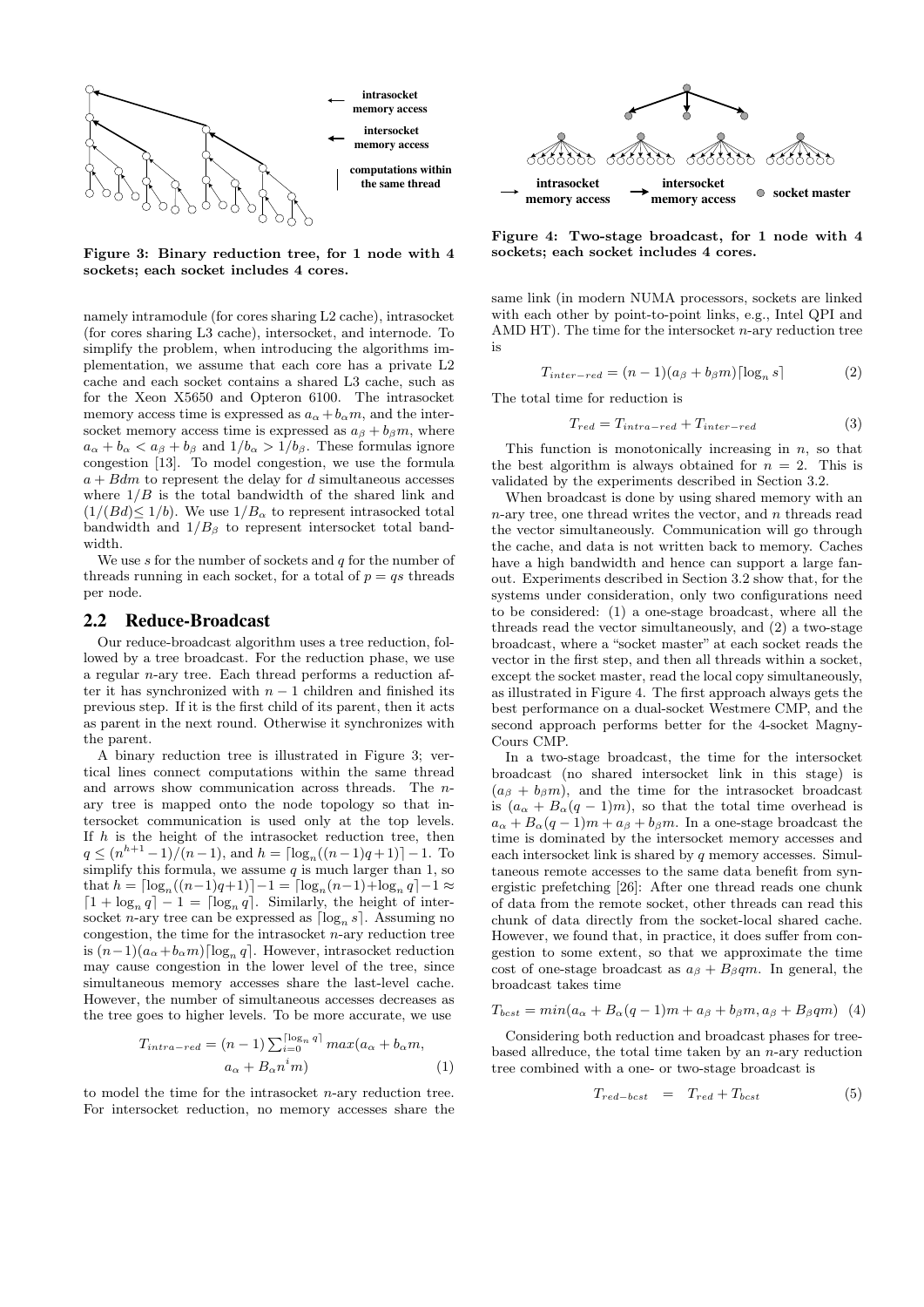## 2.3 Dissemination

The dissemination algorithm [7, 8] achieves complete dissemination of information among p threads in  $\lceil \log_2 p \rceil$  synchronized steps. If the number of threads  $p$  is a power of 2, it needs  $N = \lceil \log_2 p \rceil$  steps to accomplish an allreduce. During step  $i$   $(i = 0, 1, ..., N-1)$ , thread  $j$   $(j = 0, 1, ..., p-1)$ combines the data from thread  $(j - 2^i + p)$  mod p with its own data. This algorithm has fewer steps but more total communication than does the reduce-broadcast algorithm.

The dissemination algorithm can be laid out so that intersocket communication happens only in the last  $\lceil \log_2 s \rceil$ steps, as presented in Figure 5. In the last  $\lceil \log_2 s \rceil$  steps, all threads within a socket need the same chunk of data from the other sockets. While this approach benefits from synergistic prefetching [26], it does suffer from congestion to some extent in practice.



Figure 5: Dissemination, for 1 node with 2 sockets; each socket includes 4 cores.

In each step of dissemination all the threads communicate simultaneously, so we use the total bandwidth  $1/B$  to approximate the time overhead. Although  $p$  memory accesses share the intersocket link (in the case of 2 sockets), intersocket links always have equal bidirectional bandwidth in modern NUMA processors, so that we can always use  $q$  as the number of memory accesses sharing the link. If  $p$  is a power of 2, the total time taken by dissemination is

$$
T_{dis-pwr2} = (a_{\alpha} + B_{\alpha}qm) [\log_2 q] + (a_{\beta} + B_{\beta}qm) [\log_2 s]
$$
 (6)

If the number of threads  $p$  is not a power of 2, the final results may not be correct using the above algorithm. To solve this problem, we put the excess threads in a different set that is handled separately, so that the number of the remaining threads is the largest possible power of 2. A regular dissemination algorithm can be used for the remaining threads; the excess threads then copy the final result from a thread in the same socket. A dissemination algorithm for  $p = 12$  is given in Figure 6.

Let  $u = \lfloor log_2 q \rfloor$ ,  $q' = 2^u$  and  $r = q - q'$ . If p is not a power of 2, then the total time taken by dissemination is  $T_{dis-non-pwr2} = (a_\alpha + B_\alpha q'm) \lceil \log_2 q' \rceil +$ 

$$
(a_{\beta} + B_{\beta} q^{'} m) [\log_2 s] + 2(a_{\alpha} + B_{\alpha} rm) \quad (7)
$$

#### 2.4 Tiled Reduce-Broadcast

Since all threads can access all the vectors, a straightforward algorithm is for each thread to compute sequentially one tile of the final result and then broadcast it to all threads. This algorithm works for long vectors and can be expected to have better performance than other algorithms



Figure 6: Dissemination, for 1 node with 2 sockets; each socket includes 6 cores.

for large vector sizes, because it can keep all the threads busy and make better use of bandwidth.

We use the tiled approach only within sockets; the limited intersocket bandwidth means that a tree reductions performs better at that stage. Each send buffer of a thread is partitioned into  $q$  chunks as evenly as possible, and then each thread simultaneously reduces its corresponding portion into a temporary buffer. In order to prevent false sharing, the temporary buffer is padded with dummy data to the cache line boundary and partitioned at cache line granularity. In Figure 7, Thread<sub>0</sub> in Socket<sub>1</sub> reduces all the  $B_0$ blocks onto a temporary buffer. Next, we reduce in parallel these  $q$  chunks across sockets, using a tree reduction, in  $\lceil \log_2 s \rceil$  steps.



Figure 7: Hierarchical parallel-reduce, for 1 node with 4 sockets; each socket includes 4 cores.

Simultaneous memory accesses happen within each socket, so that we use the total bandwidth  $1/B$  to approximate the reduce time. The time spent in the intrasocket reduction is:

$$
T_{tiled-intra-red} = (a_{\alpha} + B_{\alpha}q(m/q))q = a_{\alpha}q + B_{\alpha}qm \quad (8)
$$

The time spent in intersocket reduction is

$$
T_{tiled-inter-red} = (a_{\beta} + B_{\beta}(m/q)q) [\log_2 s]
$$
  
=  $(a_{\beta} + B_{\beta}m) [\log_2 s]$  (9)

The total reduction time is

$$
T_{tiled-red} = a_{\alpha}q + B_{\alpha}mq + (a_{\beta} + B_{\beta}m)[\log_2 s] \qquad (10)
$$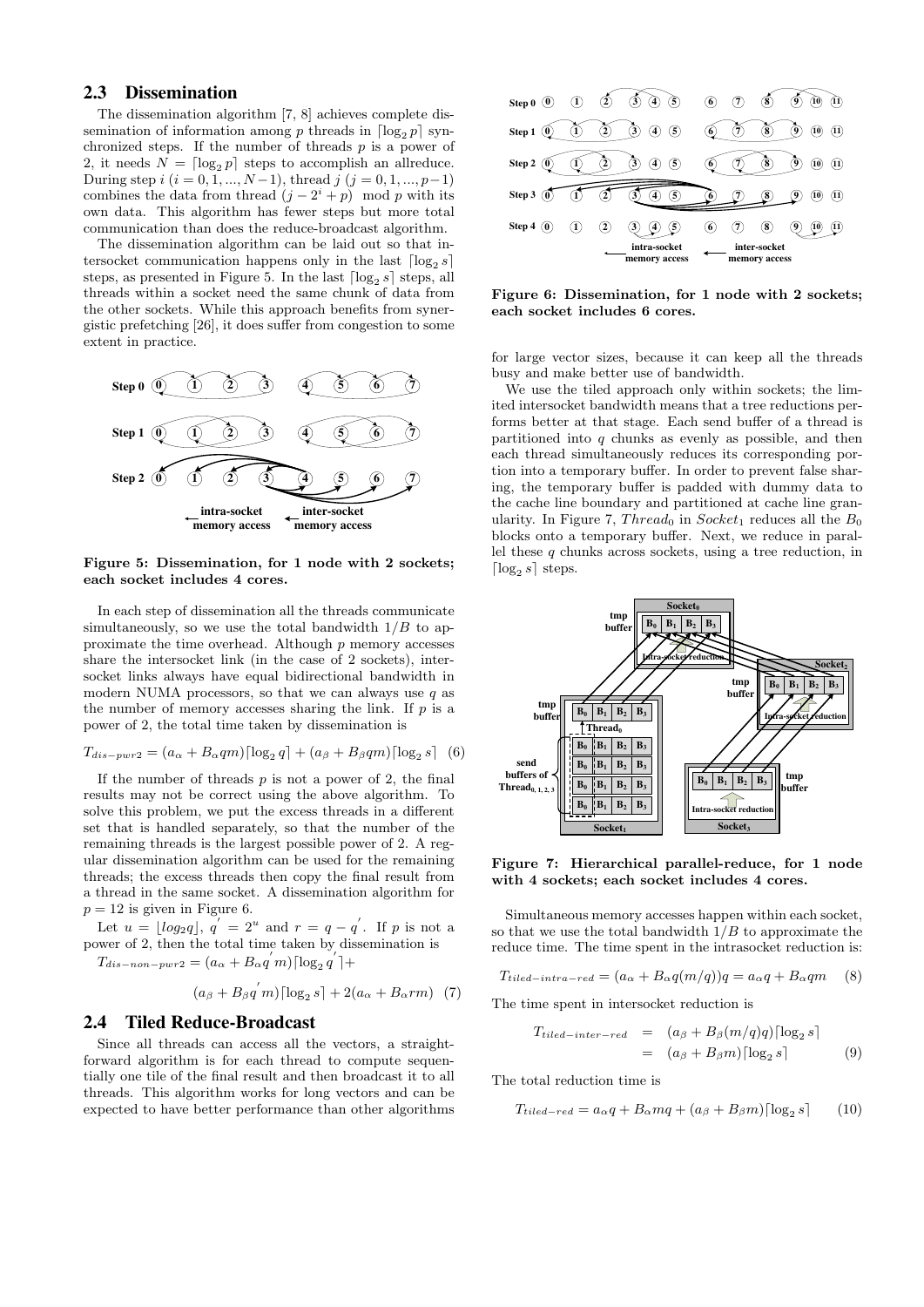For the broadcast phase, we use one- or two-stage broadcast, as presented in Section 2.2. The total time for tiledreduce-broadcast is

$$
T_{tiled-red-bcst} = a_{\alpha}q + B_{\alpha}mq + (a_{\beta} + B_{\beta}m)[\log_2 s]
$$

$$
+ min(a_{\alpha} + B_{\alpha}(q-1)m + a_{\beta} + b_{\beta}m, a_{\beta} + B_{\beta}qm) \quad (11)
$$

## 2.5 Internode Communication

Allreduce can be executed on multiple network nodes by performing a reduce computation within each node, an allreduce across nodes, and a broadcast within each node. The intranode communication is the same as for a reducebroadcast or a tiled-reduce-broadcast. Therefore, to first approximation, an optimized allreduce is obtained by composing the best intranode allreduce with the best internode allreduce. Internode collectives have been extensively studied [22, 18, 21], so we focus on the intranode part.

Different from reduce-broadcast and tiled-reducebroadcast, internode dissemination is used after intranode dissemination for the dissemination algorithm across nodes. The internode dissemination is similar to the sharedmemory algorithm described in Section 2.3. Assume there are P nodes (P is power of 2). It needs  $N = \lceil \log_2 P \rceil$ steps to accomplish internode dissemination. In each step, to reduce communication overhead, only one thread in a node communicates with another node using point-to-point communication. After receiving the data, each thread within the node combines the received data with its own data simultaneously. Again, dissemination may has fewer steps but may have more communication than the other two algorithms. Experiments described in Section 3.6 compare the performance of these three algorithms on distributed memory.

#### 2.6 Other Collective Operations

Our allreduce algorithms can be extended to other collective operations in NUMA shared memory systems. reduce can be implemented as the reduction phase in allreduce. Different from allreduce, one needs to allocate an extra temporary buffer for each parent thread to store the intermediate results, since only the root thread has an output buffer. Broadcast can be implemented as the broadcast phase of allreduce.

An intranode barrier is implemented as a reducebroadcast allreduce with zero workload. In the reduction phase, each thread sets a flag variable to indicate its arrival by an n-ary reduction tree. The root thread then informs other threads to continue by a one- or two-stage broadcast tree. For the internode barrier, an existing MPI\_Barrier is called by the root thread between the reduction and broadcast phases.

For scatter, a temporary buffer is allocated within each node. The "global" Scatter is called by the "node master" to scatter the send buffer evenly among all the nodes, and the temporary buffer on each node is used as the receive buffer. The temporary buffer on each node then is evenly scattered among all the threads within a node. Similar to the broadcast phase of allreduce, the intranode scatter phase can be implemented as one- or two-stage scatter.

#### 3. EVALUATION

Experiments were conducted on both Intel Xeon X5650 (Westmere) and AMD Opteron 6100 (Magny-Cours) clus-



Figure 8: Westmere, 2 sockets, total 12 cores



Figure 9: Magny-Cours, 4 sockets, total 32 cores

ters. One Xeon X5650 node has two 2.67 GHz Westmere processor sockets. Each socket has 6 cores and a 12 MB inclusive shared L3 cache. The architecture of the Xeon X5650 is illustrated in Figure 8. One Opteron 6100 node has 2.4 GHz Magny-Cours sockets with 8 cores in each of the sockets. Each socket has a shared 10 MB noninclusive L3 cache; 2 MB out of the 10 MB of L3 cache are used to record the data in L1 and L2 caches. The architecture of the Opteron 6100 is illustrated in Figure 9.

In a Xeon X5650 node, intersocket data transfer goes through the Quick Path Interconnect (QPI), while in an Opteron 6100 node, intersocket data transfer goes through HyperTransport (HT 3) point-to-point links. Both the Xeon X5650 nodes and Opteron 6100 nodes are connected with Voltaire QDR InfiniBand in the cluster. The operating system on the Xeon X5650 cluster is Scientific Linux 6.1; the operating system on Opteron 6100 cluster is CentOS 5.5.

We compare the performance of HMPI's Allreduce with several currently popular MPI implementations, including MPICH2 1.4.1.pl, MVAPICH2 1.6, and Open MPI 1.6 in both shared-memory and distributed-memory environments. All the experiments are run 256 times, and we present the average values in the following figures. To save space, if similar results are obtained from both systems, we present the results only on one architecture.

We define the *speedup* S as  $S = \frac{T_{ref}}{T}$ . This means that an optimized operation that runs in 50% of the latency (time) of the reference operation is said to have a speedup of 2 (also denoted as 2X).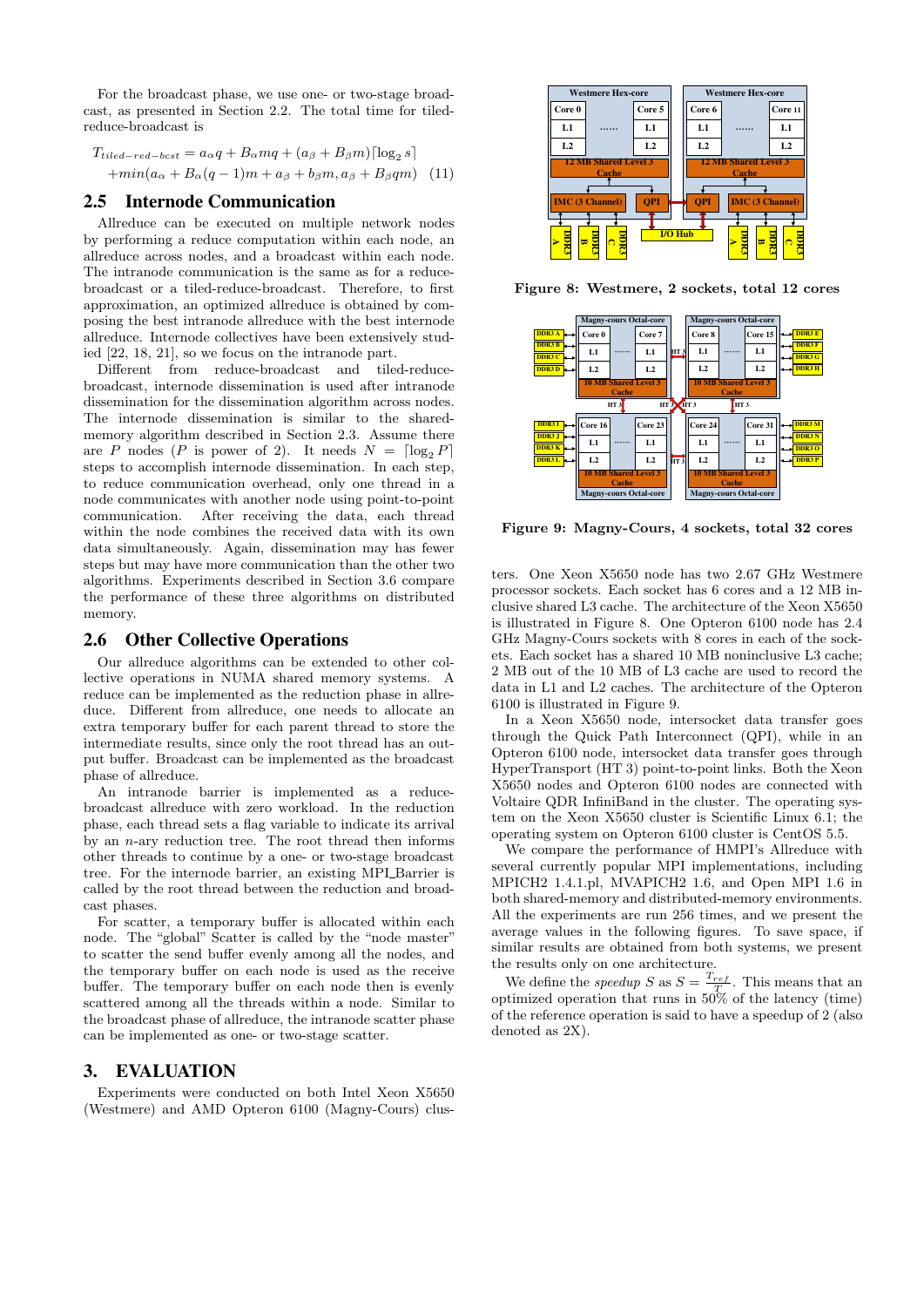## 3.1 Reduce-Broadcast

In this section, we compare the performance of different broadcast and reduction tree structures, in order to select the reduce-broadcast algorithm. Figures 10 and 11 present the performance comparison of different broadcast trees on Westmere and Magny-Cours CMPs respectively. On the 12 core Westmere, a one-stage broadcast where 11 threads read data from the root thread simultaneously always gets the best performance for all vector sizes. The reason is that the inclusive L3 cache of Westmere exhibits affordable contention when all the threads accessing it simultaneously.



Figure 10: Performance comparison of different nary broadcast trees and 1-stage/2-stage broadcast trees on 12-core Westmere



Figure 11: Performance comparison of different nary broadcast trees and 1-stage/2-stage broadcast trees on 32-core Magny-Cours

Different from Westmere, on the 32-core Magny-Cours, a two-stage broadcast always gets the best performance for all vector sizes. The reason is probably that Magny-Cours has more sockets and cores than does Westmere, so that the benefit of finishing broadcast in one step cannot compensate for the high contention overhead.

In both Figures 10 and 11, flatter broadcast trees become much more advantageous when the vector size is larger than 768 KB. The reason is that the total data set size is larger than the L3 cache and threads need to load the data from main memory (DRAM). The bandwidth to main memory is much lower than the L3 cache, so that reducing the number of passes becomes more important.



Figure 12: Performance comparison of different nary reduction trees on 32-core Magny-Cours

Figure 12 presents the performance comparison of different n-ary reduction trees on Magny-Cours. As expected, a binary reduction tree dominates all other n-ary reduction trees. Similar results have been obtained for Westmere. In summary, the best reduce-broadcast algorithm is a binary reduction tree followed by a one-stage or two-stage broadcast tree, which is abbreviated as "tree" algorithm in the remainder of the paper.

## 3.2 Performance of Tiled-Reduce

We evaluate the performance of the hierarchical tiledreduce algorithm presented in Section 2.4 with other similar implementations, namely, a naive tiled-reduce and cyclic tiled-reduce [11]. Tiled-reduce does the reduction in parallel but without consideration of the NUMA hierarchy. This leads to high contention for intersocket memory accesses. Mamidalaet al. [11] proposed a cyclic tiled-reduce algorithm where the order of send buffer (input buffer) accesses are interleaved leading to lower contention than tiled-reduce. Figure 13 show the results on Magny-Cours. Cyclic tiled-



Figure 13: Tiled-reduce on 32-core Magny-Cours

reduce performs slightly better than the original tiled-reduce algorithm. The hierarchical algorithm that uses tiled-reduce inside sockets and tree reduction across sockets has significantly better performance. Similar results have been obtained from Westmere.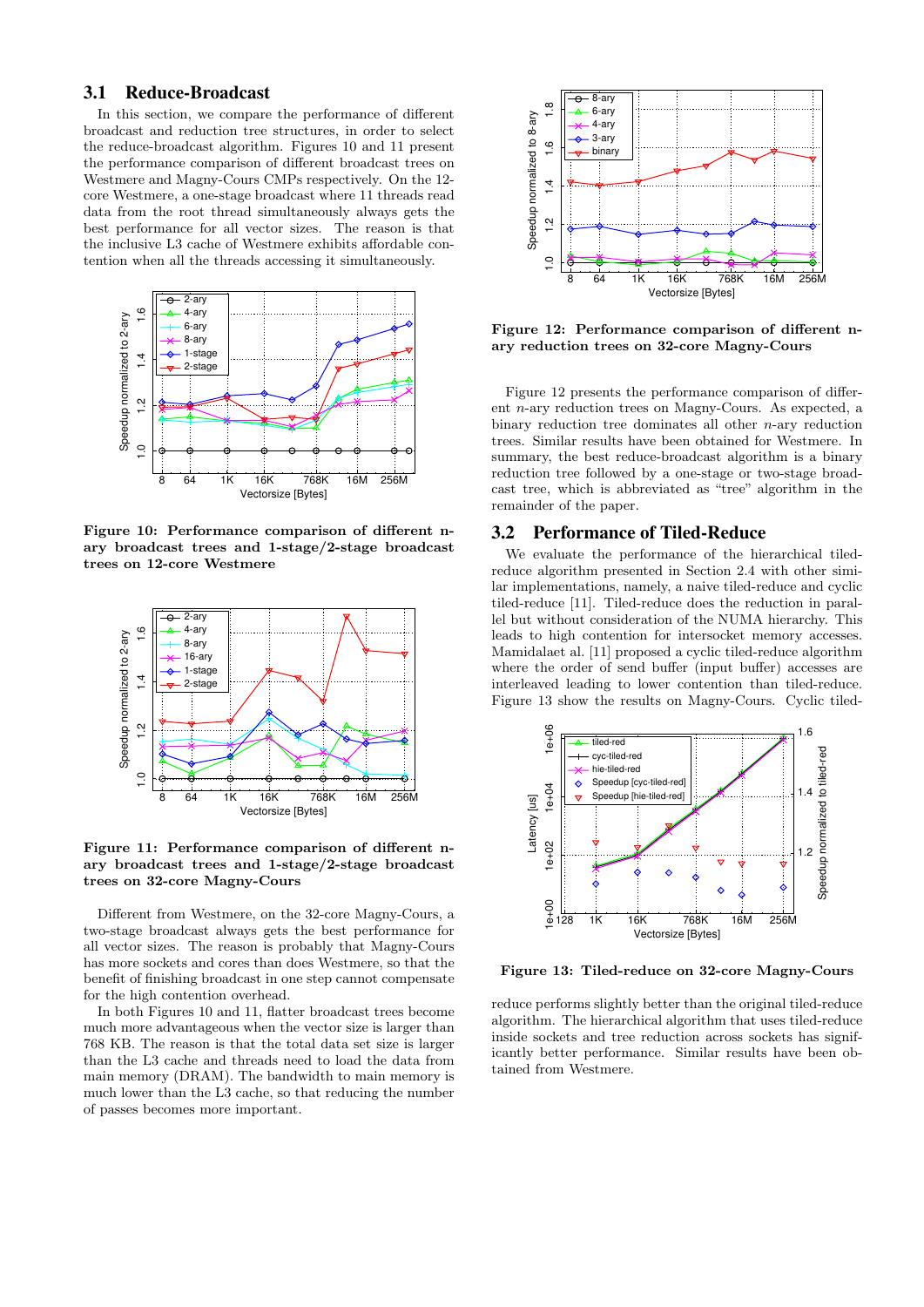## 3.3 HMPI's Allreduce vs. Traditional MPIs

First we compare the best HMPI Allreduce algorithms, including tree, dissemination, and tiled-reduce followed by a broadcast, with the current MPI implementations, including MPICH2, Open MPI 1.6, and MVAPICH2, on shared memory. The number of launched threads in HMPI Allreduce and the number of launched processes in the traditional Allreduce are equal to the number of cores on each architecture. Figure 14 shows the result on Westmere.



Figure 14: Performance comparison between HMPI's Allreduce algorithms and several MPI implementations on a 12-core Westmere CMP

HMPI's Allreduce always outperforms traditional approaches used in other MPI implementations. This performance is due partially to direct memory access and low overhead of synchronization and partially to the aggressive NUMA optimizations in HMPI. Among all the HMPI Allreduce algorithms, dissemination almost always exhibits the worst performance on both architectures (only better than tiled-reduce-broadcast for small vectors). This probably results from the redundant computation and contention caused by combining reduction and broadcast together, and the extra overhead for nonpower-of-2 thread counts, as reflected in Equation (7).

Among all the MPI implementations, MPICH2 always gets the worst performance. Recall that in MPICH2, collectives are built on the point-to-point message passing using shared memory merely as a transport layer; in Open MPI 1.6 and MVAPICH2, collectives are implemented and optimized independently by eliminating point-to-point message passing as the underlying communication protocol. Implementing collectives on top of point-to-point message passing has the most buffer copies. Our best implementation achieves on average 3.6X lower latency than Open MPI 1.6, 4.3X lower latency than MVAPICH2, and 8.8X lower latency than MPICH2.

Overall, the tree-based algorithm gets the best performance when the vector size is less than 16 KB, while tiledreduce followed by a broadcast gets the best performance when vector size grows larger than 16 KB. When comparing Equation (5) with Equation (11), the latency of tiledreduce followed by a broadcast is higher than tree but the bandwidth term is more favorable. When the vectors are small, latency is the limiting factor in the time overhead, so that tree performs better than parallel-reduce followed by a broadcast. When the vector size grows larger and band-

width becomes the bottleneck, tiled-reduce followed by a broadcast performs better than tree. Similar results have been achieved on Magny-Cours.

## 3.4 Algorithm Selection

In this section we use memory access latency and bandwidth to verify the performance models and then select the best Allreduce algorithms for different vector sizes. Several factors, such as cache coherence protocol, hardware and software prefetch, and page size (TLB), affect the cache line transfer latency and bandwidth. The configurations of these parameters for both Westmere and Magny-Cours are presented below. Page size is set to 4 KB, hardware prefetch and adjacent line prefetcher are turned on, and no software prefetch is used in the original code or in the compiler options. The various cache line states also affect performance. In order to build the performance model accurately, all the data in send buffer and receive buffer are set to the Modified state, which models the common scenario of a local write followed by a global communication of the written buffer.

As mentioned, the tree-based algorithm gets the best performance for small vector sizes. The time overhead of a tree-based algorithm is shown in Equation (5), where  $n = 2$ . We set the vector size to one cache line  $(m = 1)$  and use experimentally measured cache line transfer latency to verify the model. To determine the latencies, we use BenchIT [13], which provides memory latency benchmarks for multicore and multiprocessor x86-based systems.

Figure 15 shows the results on Xeon X5650. The three curves show the latency of local access, intrasocket access (Core 0 accessing Core 1), and intersocket access (Core 0 accessing Core 6) respectively. By varying the data set size, the performance of the full memory hierarchy is exposed. The latency of reading local L1 cache (Rl) is 1.2 ns, the latency of reading other L1 cache but in the same socket (Rs) is 28.5 ns, and the latency of reading L1 cache on the other socket (Rr) is 105.2 ns.



Figure 15: Modified cache line read latency on Westmere. Rl denotes latency of read local L1 cache, Rs denotes latency of read other L1 cache but within the same socket, and Rr denotes latency of read other L1 cache from remote socket.

On the 12-core Westmere, Equation (5) is unfolded as  $T_{red-bcst} = (a_{\alpha} + 2B_{\alpha}m) + 2(a_{\alpha} + b_{\alpha}m) + (a_{\beta} + b_{\beta}m) +$  $(a<sub>\beta</sub> + B<sub>\beta</sub>qm)$ , where  $m = 1, q = 6$ . Figure 16 shows the steps in the tree-based algorithm on Westmere.

(1) In  $Step_0$ ,  $Step_1$ , and  $Step_2$ , a thread reads a cache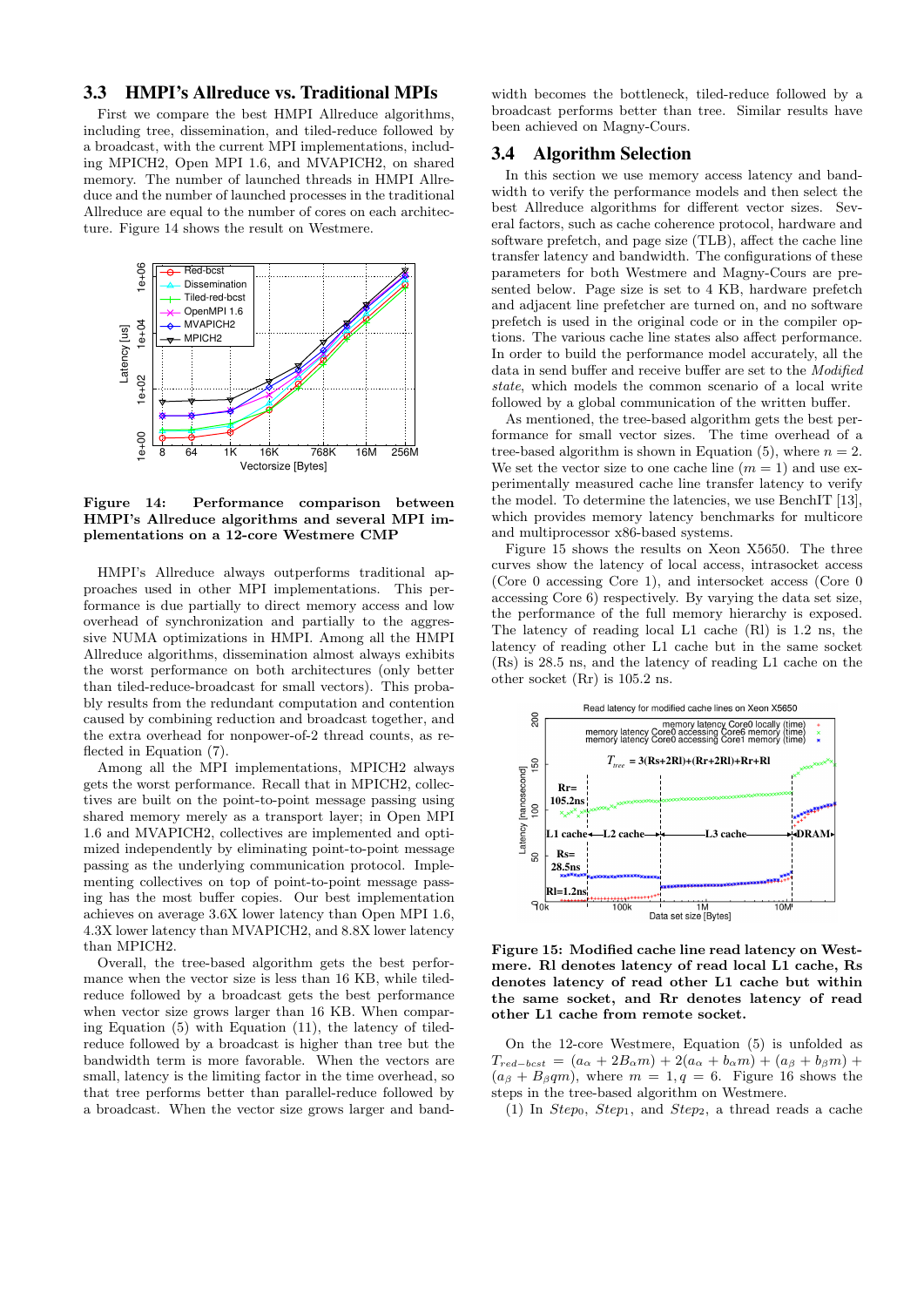

Figure 16: Steps in the tree-based algorithm on Westmere

line from its local L1 cache and a cache line from a remote L1 cache but within the same socket and then writes to its local L1 cache. Because writing to the local L1 cache is a write hit, we assume its latency is equal to the read latency. In *Step*<sub>0</sub>, there are 3 simultaneous memory accesses within each socket; however, because the data size is very small and the shared L3 cache serves as central unit for intercore communication, the congestion is ignored. Thus, the time overhead of the first three steps is  $3(Rs+2Rl)$ , corresponding to  $(a_{\alpha} + 2B_{\alpha}m) + 2(a_{\alpha} + b_{\alpha}m)$  in the model.

 $(2)$  In *Step*<sub>3</sub>, a thread performs the same operations as in the first three steps except that there is an intersocket cache line read. The time overhead of  $Step_3$  is  $Rr + 2Rl$ , corresponding to  $(a<sub>\beta</sub> + b<sub>\beta</sub>m)$  in the model.

(3) In Step4, all other threads read data from the root thread and write to their own receive buffer. Because of the same reason mentioned in  $Step_0$ , the congestion is ignored. Hence, Step<sup>4</sup> can be simplified to one thread reading a cache line from remote socket and writes to local L1 cache. The write is a write hit and we assume it equals to the read latency. So the time overhead in  $Step_4$  is  $Rr + Rl$ , corresponding to  $(a<sub>\beta</sub> + B<sub>\beta</sub>qm)$  in the model.

To sum up, the overall time overhead of tree-based algorithm on Xeon X5650 is  $3(Rs+2Rl)+(Rr+2Rl)+(Rr+Rl)=$ 306.7 ns. We use an indirect method to measure the practical runtime, namely, the runtime of one cache line workload minus the runtime of zero workload. The practical runtime is 339.8 ns, which is a little higher than that the model predicted. The deviation is due to complex interactions in the microarchitecture (e.g., pipelining and superscalar units) that have only low-order influence on the runtime and that we thus excluded from the model.

Similar results have been obtained on Magny-Cours.We note that on the four-socket Opteron 6100, the latency of reading an L1 cache line from a diagonal remote socket is higher than that from horizontal or vertical remote socket, as illustrated in Figure 17. The time overhead is  $3(Rs +$  $2Rl + 2(Rr + 2Rl) + (Rd + Rl) + (Rs + Rl) = 608.4$  ns, in which Rd denotes latency of read other L1 cache from diagonal remote socket. The practical runtime is 647.4 ns, which is also a little higher than that model prediction.

The tiled-reduce followed by a broadcast gets the best performance for large vector sizes. In this section, we utilize the performance models to select the best algorithm for different vector sizes. We measure all the values (latency and bandwidth) in Equation (5) and Equation (11) on Westmere, and we present the predicted runtime obtained from the performance models and the real runtime of parallel reduce followed by a broadcast and tree-based algorithms in



Figure 17: Modified cache line read latency on Magny-Cours. Rr denotes the L1 read latency from a horizontal or vertical remote socket, and Rd denotes the L1 read latency from a diagonal remote socket.

Figure 18. We see that the models can predict latencies accurately and the relative errors are all below 5%.



Figure 18: Performance model for tree and tiledreduce-broadcast on Westmere

Figure 19 shows that the tree-based algorithm gets the best performance for small vector size, while the crosspoint at 16 KB indicates that the best algorithm switches to tiledreduce followed by a broadcast. Similarly, the crosspoint on Magny-Cours is 14 KB.

## 3.5 Comparison with OpenMP

We compare our performance with another native sharedmemory programming environment, OpenMP. We previously discussed how our techniques can be used in the context of MPI. However, we could not easily quantify the source of the benefits because current MPI implementations do not exploit direct shared-memory communication. Thus, in this section, we implemented HMPI Reduce with the techniques described above and compare it with OpenMP reductions that have been optimized for direct shared-memory accesses.

Figure 20 compares our best Reduce algorithms with an OpenMP REDUCTION clause [16] on Westmere. C based OpenMP does not support reduction on vectors, so we use Fortran based OpenMP reduction for our comparison. We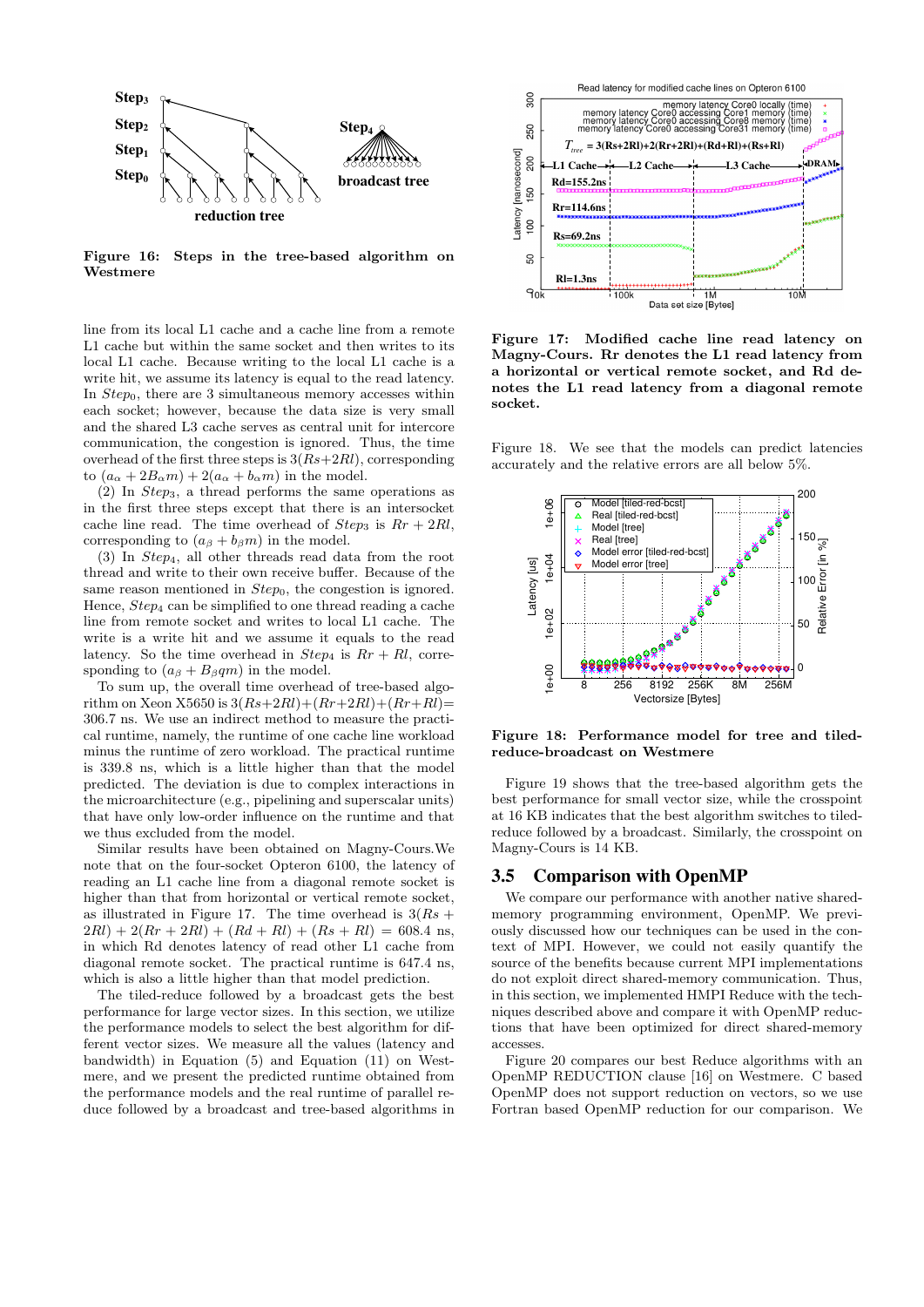

Figure 19: Selecting the best algorithm with the performance model on Westmere

use 12 threads for both HMPI Reduce and OpenMP on Westmere. We see that HMPI Reduce achieves on average 1.5X speedup over OpenMP for all the vector sizes, probably due to the hierarchy-aware HMPI Reduce implementation on NUMA machines.



Figure 20: Performance comparison between the best HMPI Reduce algorithm and OpenMP reduction on Westmere

#### 3.6 Performance on Distributed Memory

We now compare the algorithms of thread-based Allreduce on 16-node Xeon cluster combining inter- and intranode communications. As on shared memory, on-node dissemination exhibits the worst performance among our algorithms, as illustrated in Figure 21. For the internode dissemination, each node has to communicate with another node by point-to-point communication, probably causing more communication overhead than the current process-based MPI allreduce implementation [22, 18, 21], which is used for internode allreduce in tree and tiled-reduce-broadcast.

We compare thread-based MPI allreduce, broadcast, and reduce with MPICH2 1.4 and MVAPICH2 1.6. For both MPI and HMPI, the total number of launched ranks is equal to the total number of cores in the cluster. On 16-node Xeon X5650 and 8-node Opteron 6100 clusters, HMPI Allreduce gets on average 2.5X and 2.3X speedup over MVAPICH2, and gets on average 6.3X and 4.7X speedup over MPICH2. To save space, only the performance comparison between HMPLAllreduce and MVAPICH2 on 8-node Opteron 6100



Figure 21: Performance comparison between HMPLAllreduce algorithms on 16-node Xeon X5650 running on 192 cores



Figure 22: Performance comparison between HMPI's Allreduce and MVAPICH2 on 8-node Opteron 6100 running on 256 cores

cluster is shown in Figure 22. Figures 23 and 24 show the performance of HMPI\_Bcast and HMPI\_Reduce on the 16node Xeon X5650 cluster. HMPLBcast and HMPLReduce get on average 1.8X and 1.4X speedup over MVAPICH2 for all vector sizes respectively. Figure 25 shows that HMPL\_Barrier scales better than MVAPICH2. The results indicate that the thread-based MPI collectives design, which is a true zero-copy approach with NUMA-aware topology optimization, has significant advantage over traditional process-based MPI collectives.

#### 3.7 Application Comparison

Two applications, dense matrix vector multiplication and tree-building in Barnes-Hut, are used to evaluate the performance of HMPI mainly stressing our collective optimizations. We compare HMPI implementation with MVA-PICH2, which is the best performing MPI implementation in our earlier experiments. The dense matrix vector multiplication is computed for 128 iterations and the matrix size is  $49,152 \times 49,152$ . The matrix is partitioned columnwise and scattered to all the processes using MPI Scatter. The vector is broadcast to all the processes using MPI\_Bcast. Within each iteration, each process use an MPI<sub>-Reduce</sub> to sum the corresponding part of the intermediate results. As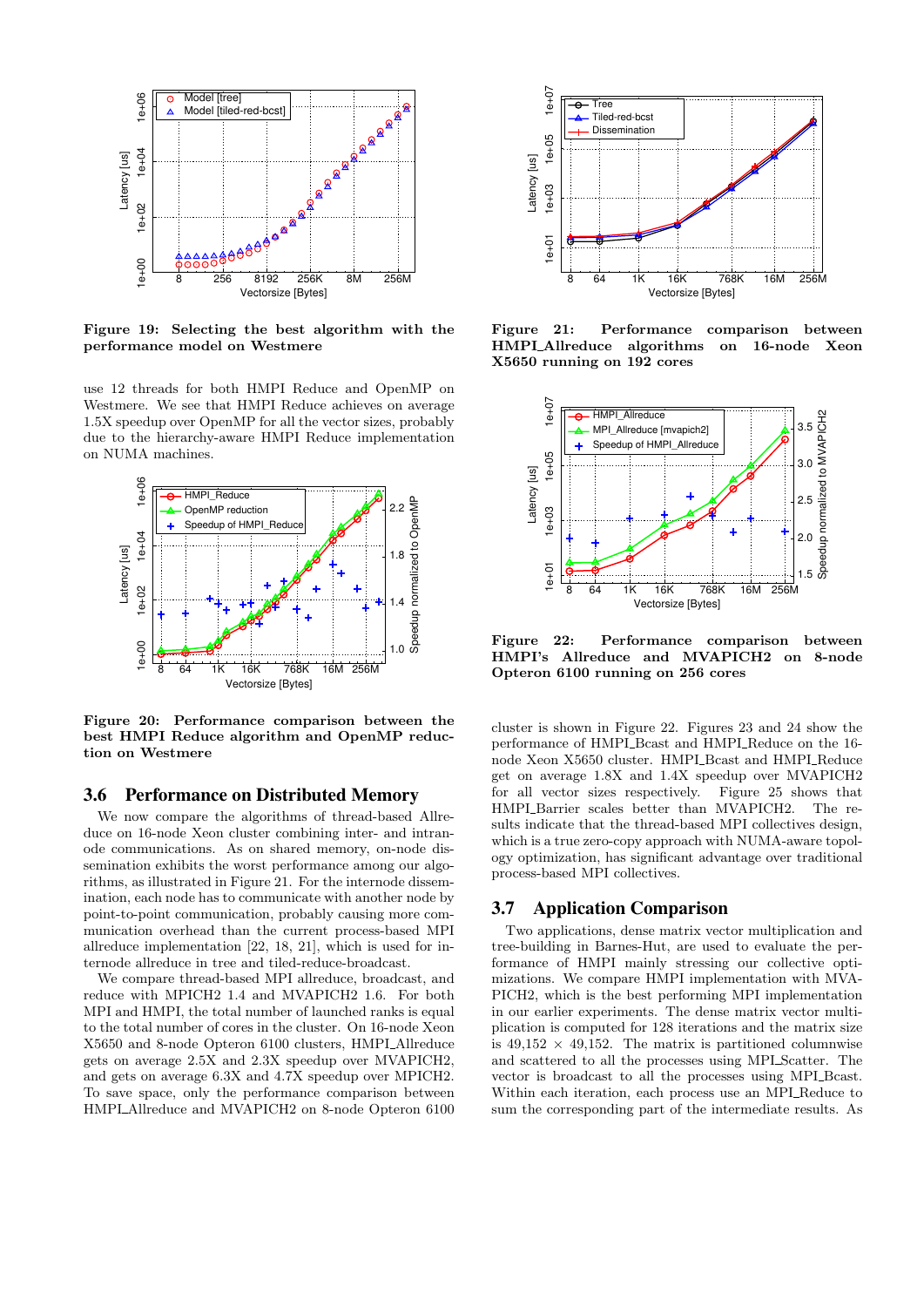

Figure 23: Performance comparison between HMPI's Bcast and MVAPICH2 on 16-node Xeon X5650 running on 192 cores



Figure 24: Performance comparison between HMPI Reduce and MVAPICH2 on 16-node Xeon X5650 running on 192 cores

illustrated in Figure 26, HMPI has better scalability and gets on average 1.2X speedup over MVAPICH2.

Allreduce is a key operation in the tree-building algorithm of the Barnes-Hut n-body simulation [27]. Tree building relies on allreduce to achieve high level alignment of space partitions. Processes compute local costs of subspaces and then use an allreduce to sum local costs of subspaces to get the global cost of these subspaces. Because processes split the simulation space recursively, multiple allreduce operations on different vector length are used until there is no fat subspace. We set the number of bodies to 4 million and test the allreduction phase of the tree building algorithm on 1, 2, 4, 8, and 16 Xeon X5650 nodes. HMPI shows on average 2.8X speedup over MVAPICH2. Moreover, as the number of nodes increases, the improvement becomes more apparent, as illustrated in Figure 27. Overall, results on real applications indeed validate the advantage of the thread-based MPI collectives design.

## 4. RELATED WORK

Several MPI implementations have optimizations for shared memory based on a process per MPI rank model. In MVAPICH2, shared-memory-based collectives have been enabled for MPI applications running over OFA-IB-CH3, OFA-iWARP-CH3, and uDAPL-CH3 stack. Currently, this



Figure 25: Performance comparison between HMPI\_Barrier and MVAPICH2 on Xeon X5650 cluster (12, 24, 48, 96, and 192 cores)



Figure 26: Dense matrix vector multiplication on Xeon X5650 cluster (12, 24, 48, and 96 cores)



Figure 27: Tree-building in Barnes-hut on Xeon X5650 cluster (12, 24, 48, 96, and 192 cores)

support is available for the following collective operations: MPLAllreduce, MPLReduce, MPLBarrier, and MPLBcast [11]. Open MPI provides sm BTL (shared-memory Byte Transfer Layer) as a low-latency, high-bandwidth mechanism for transferring data between two processes via shared memory. According to the hardware architecture, Open MPI will choose the best BTL available for each commu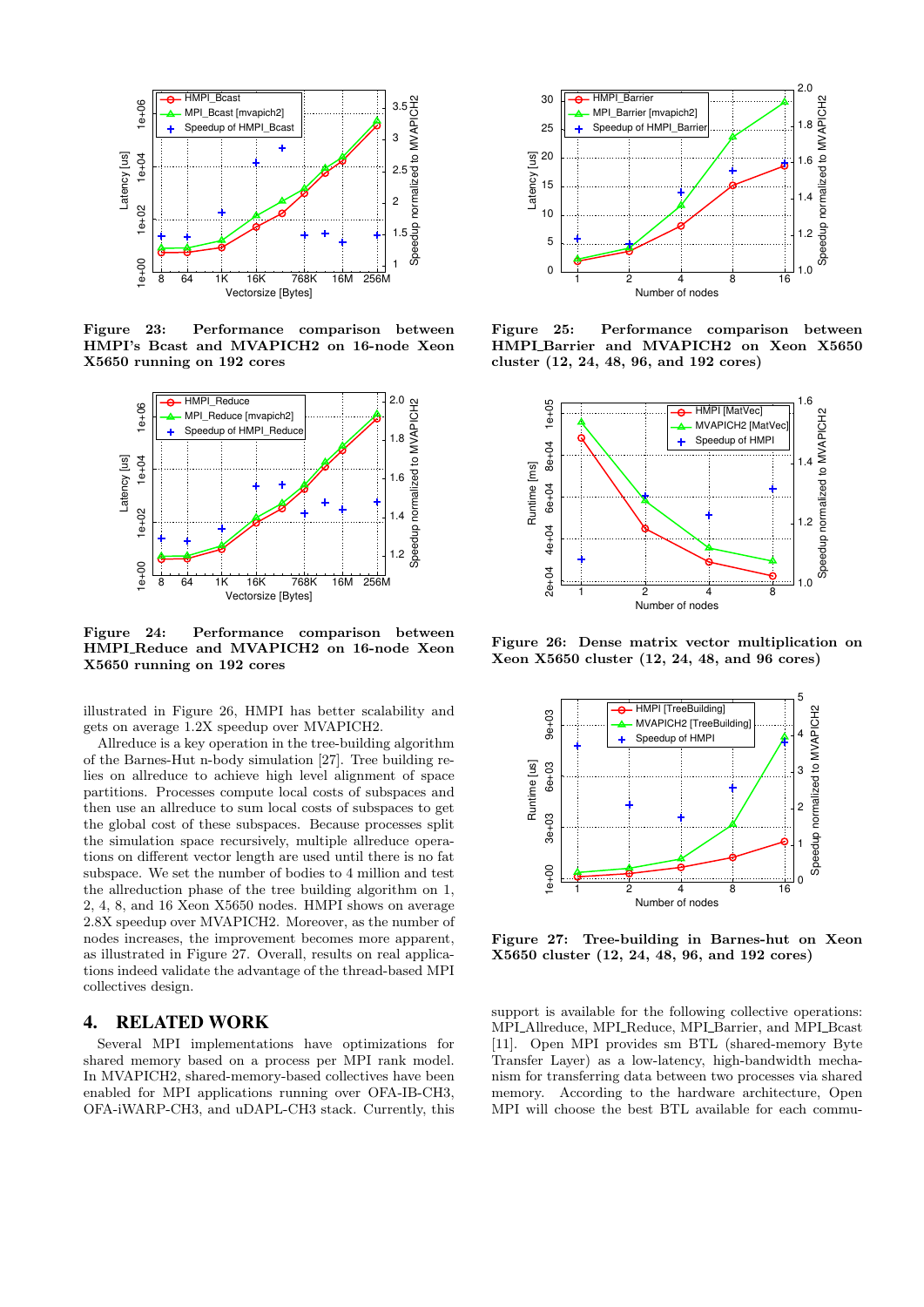nication. Other MPI implementations, such as LA-MPI [2] and Sun MPI [19], also have support for shared memory.

Graham and Shipman [6] have examined the benefits of creating shared-memory optimized multiprocess collectives for on-node operations. They indicated the importance of taking advantage of shared caches and reducing intersocket memory traffic. Kielmann et al. [10] developed MagPIe, a hierarchy-aware library of collective communication operations for wide area systems. We utilize this hierarchical design method to implement NUMA-aware collectives of HMPI. Tang and Yang [20] presented thread-based MPI system for SMP clusters and showed that multi-threading, which provides a shared-memory model within a process, can yield performance gain for MPI communication because of speeding the synchronization and reducing the buffering and orchestration overhead. Their experimental results indicated that even in a cluster environment for which internode network latency is relatively high, exploiting thread-based MPI execution on each node can deliver substantial performance gains. A hybrid of multiprocess and multithreading runtime system for Partitioned Global Address Space languages is presented in [3].

Tree-based barriers, such as the Combining Tree Barrier [25] and the MCS Barrier [12], are designed to distribute hotspot accesses over a software tree. This rationale is also used in HMPI when designing synchronization operations, such as HMPL Barrier, and also collective operations, such as treebased HMPI\_Allreduce. Dissemination-based barriers [7, 12] achieve complete dissemination of information among p processes in  $log_2p$  synchronized steps. We utilize this algorithm to implement dissemination-based allreduce which further evolves to 3D dissemination (intrasocket, intersocket and then internode) to reduce communication overhead. Zhang et al. [26] have exploited program-level transformations to lift the parallel programs to be cache-sharing-aware, which motivated us when optimizing the collective algorithms to take advantage of shared cache.

## 5. CONCLUSIONS AND DISCUSSION

In the era of multicore or manycore, parallel programming languages or libraries need to provide high performance and low power consumption for scientific computing applications on both shared and distributed memory. In this paper, we improve MPI performance, the most popular library interface for high-performance computing, using multithreading for collective communications. Multithreading has several advantages over multiprocessing on shared memory for collectives: direct memory access can reduce buffer copying and system resource overhead; and multithreading features fast synchronization between threads.

For multithreading-based HMPLAllreduce, we design hierarchy-aware algorithms to reduce intersocket data transfer, utilize shared last-level cache in modern CMPs to reduce data transfer latency, and adopt strip mining to improve the cache efficiency when the dataset size exceeds the capacity of the last-level cache.

We find that tree-based HMPI\_Allreduce is best for small vector sizes while tiled-reduce followed by a broadcast is best for large vector sizes. We compare the best allreduce algorithms of HMPI with other MPI implementations. Experimental results show that multithreading yields significant performance improvement for MPI collective communication. On 16-node Xeon cluster and 8-node Opteron cluster,

HMPLAllreduce gets on average 2.5X and 2.3X speedup over MVAPICH2 1.6, and gets on average 6.3X and 4.7X speedup over MPICH2 1.4. We also establish performance models for all the algorithms of HMPI Allreduce. The consistency of predicted and measured running time shows the correctness of the performance models, which can be used for algorithm selection on new platforms.

Architecture trends indicate that the number of cores will grow continuously and that deep memory hierarchies will be necessary to reduce power consumption and contention on buses. Thus, we expect that NUMA effects will be even more important on future systems. Our developed techniques, algorithms, and model form a basis for implementing parallel communication algorithms on such future architectures.

## 6. ACKNOWLEDGMENTS

The work is supported in part by the DOE Office of Science, Advanced Scientific Computing Research, under award number DE-FC02-10ER26011 and DOE Office of Science, Advanced Scientific Computing Research, under award number DE-AC02-06CH11357. Li is supported in part by National Key Basic Research and Development Program of China under No.2013CB329606 and Key Project of the National Twelfth-Five Year Research Program of China under No.2011BAK08B04.

# 7. REFERENCES

- [1] AMD. Software Optimization Guide for AMD Family 15h Processors, January 2012.
- [2] R. Aulwes, D. Daniel, N. Desai, R. Graham, L. Risinger, M. Taylor, T. Woodall, and M. Sukalski. Architecture of LA-MPI, a network-fault-tolerant MPI. In Proceedings of the 18th International Parallel and Distributed Processing Symposium., page 15, April 2004.
- [3] F. Blagojević, P. Hargrove, C. Iancu, and K. Yelick. Hybrid PGAS runtime support for multicore nodes. In Proceedings of the Fourth Conference on Partitioned Global Address Space Programming Model, PGAS '10, pages 3:1–3:10. ACM, 2010.
- [4] F. Broquedis, J. Clet-Ortega, S. Moreaud, N. Furmento, B. Goglin, G. Mercier, S. Thibault, and R. Namyst. hwloc: A generic framework for managing hardware affinities in HPC applications. In Proceedings of the 2010 18th Euromicro Conference on Parallel, Distributed and Network-based Processing, PDP '10, pages 180–186. IEEE Computer Society, 2010.
- [5] A. Friedley, T. Hoefler, G. Bronevetsky, A. Lumsdaine, and C.-C. Ma. Ownership Passing: efficient distributed memory programming on multi-core systems. In PPoPP'13. Proceedings of the 18th ACM symposium on Principles and Practice of Parallel Programming, 2013. Accepted at PPoPP'13.
- [6] R. L. Graham and G. Shipman. MPI support for multi-core architectures: optimized shared memory collectives. In Proceedings of the 15th European PVM/MPI Users' Group Meeting on Recent Advances in Parallel Virtual Machine and Message Passing Interface, pages 130–140, Berlin, Heidelberg, 2008. Springer-Verlag.
- [7] D. Hensgen, R. Finkel, and U. Manber. Two